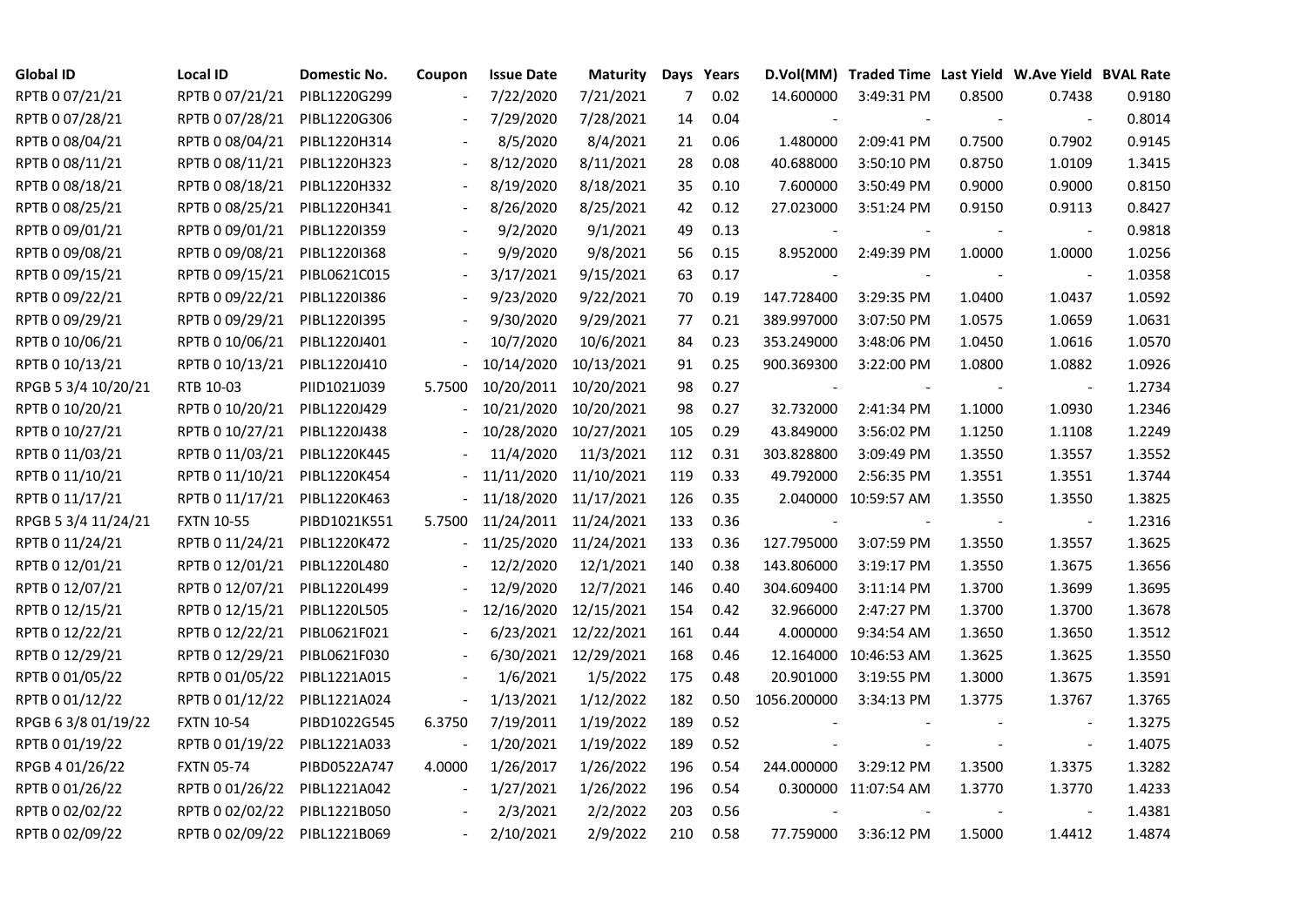| <b>Global ID</b>     | <b>Local ID</b>   | Domestic No. | Coupon                   | <b>Issue Date</b> | Maturity   |     | Days Years |            | D.Vol(MM) Traded Time Last Yield W.Ave Yield BVAL Rate |        |                          |        |
|----------------------|-------------------|--------------|--------------------------|-------------------|------------|-----|------------|------------|--------------------------------------------------------|--------|--------------------------|--------|
| RPTB 0 02/16/22      | RPTB 0 02/16/22   | PIBL1221B078 |                          | 2/17/2021         | 2/16/2022  | 217 | 0.59       |            | 7.532000 11:45:40 AM                                   | 1.4650 | 1.4650                   | 1.4656 |
| RPTB 0 02/23/22      | RPTB 0 02/23/22   | PIBL1221B087 |                          | 2/24/2021         | 2/23/2022  | 224 | 0.61       | 3.140000   | 2:41:40 PM                                             | 1.5500 | 1.5500                   | 1.4573 |
| RPTB 0 03/02/22      | RPTB 0 03/02/22   | PIBL1221C095 |                          | 3/3/2021          | 3/2/2022   | 231 | 0.63       |            |                                                        |        |                          | 1.4732 |
| RPTB 0 03/09/22      | RPTB 0 03/09/22   | PIBL1221C102 | $\overline{\phantom{a}}$ | 3/10/2021         | 3/9/2022   | 238 | 0.65       |            |                                                        |        | $\overline{a}$           | 1.4814 |
| RPGB 15 03/14/22     | <b>FXTN 20-02</b> | PIBD2022C021 | 15.0000                  | 3/14/2002         | 3/14/2022  | 243 | 0.67       |            |                                                        |        |                          | 1.3857 |
| RPTB 0 03/16/22      | RPTB 0 03/16/22   | PIBL1221C111 | $\blacksquare$           | 3/17/2021         | 3/16/2022  | 245 | 0.67       |            |                                                        |        |                          | 1.4901 |
| RPTB 0 03/23/22      | RPTB 0 03/23/22   | PIBL1221C120 |                          | 3/24/2021         | 3/23/2022  | 252 | 0.69       | 6.600000   | 3:12:58 PM                                             | 1.4500 | 1.4500                   | 1.5104 |
| RPTB 0 03/30/22      | RPTB 0 03/30/22   | PIBL1221C139 |                          | 3/31/2021         | 3/30/2022  | 259 | 0.71       |            |                                                        |        | $\overline{\phantom{a}}$ | 1.4821 |
| RPTB 0 04/06/22      | RPTB 0 04/06/22   | PIBL1221D147 |                          | 4/7/2021          | 4/6/2022   | 266 | 0.73       |            |                                                        |        | $\blacksquare$           | 1.5173 |
| RPTB 0 04/13/22      | RPTB 0 04/13/22   | PIBL1221D156 |                          | 4/14/2021         | 4/13/2022  | 273 | 0.75       | 4.000000   | 3:26:10 PM                                             | 1.5250 | 1.5250                   | 1.5263 |
| RPTB 0 04/20/22      | RPTB 0 04/20/22   | PIBL1221D165 | $\blacksquare$           | 4/21/2021         | 4/20/2022  | 280 | 0.77       |            |                                                        |        | $\blacksquare$           | 1.5334 |
| RPTB 0 04/27/22      | RPTB 0 04/27/22   | PIBL1221D174 |                          | 4/28/2021         | 4/27/2022  | 287 | 0.79       |            |                                                        |        | $\sim$                   | 1.5359 |
| RPTB 0 05/04/22      | RPTB 0 05/04/22   | PIBL1221E182 |                          | 5/5/2021          | 5/4/2022   | 294 | 0.81       | 94.067000  | 2:28:44 PM                                             | 1.5750 | 1.5750                   | 1.5750 |
| RPTB 0 05/11/22      | RPTB 0 05/11/22   | PIBL1221E191 |                          | 5/12/2021         | 5/11/2022  | 301 | 0.82       |            |                                                        |        | $\blacksquare$           | 1.5571 |
| RPTB 0 05/18/22      | RPTB 0 05/18/22   | PIBL1221E208 |                          | 5/19/2021         | 5/18/2022  | 308 | 0.84       |            |                                                        |        | $\overline{\phantom{a}}$ | 1.5500 |
| RPTB 0 05/25/22      | RPTB 0 05/25/22   | PIBL1221E217 |                          | 5/26/2021         | 5/25/2022  | 315 | 0.86       |            |                                                        |        |                          | 1.5685 |
| RPTB 0 06/01/22      | RPTB 0 06/01/22   | PIBL1221F225 |                          | 6/2/2021          | 6/1/2022   | 322 | 0.88       |            | 2.000000 10:36:01 AM                                   | 1.5600 | 1.5600                   | 1.5750 |
| RPTB 0 06/08/22      | RPTB 0 06/08/22   | PIBL1221F234 | $\overline{\phantom{a}}$ | 6/9/2021          | 6/8/2022   | 329 | 0.90       |            |                                                        |        | $\blacksquare$           | 1.5864 |
| RPTB 0 06/15/22      | RPTB 0 06/15/22   | PIBL1221F243 | $\blacksquare$           | 6/16/2021         | 6/15/2022  | 336 | 0.92       |            | 0.506000 11:03:15 AM                                   | 1.5650 | 1.5650                   | 1.5762 |
| RPTB 0 06/22/22      | RPTB 0 06/22/22   | PIBL1221F252 | $\overline{\phantom{a}}$ | 6/23/2021         | 6/22/2022  | 343 | 0.94       |            |                                                        |        |                          | 1.5766 |
| RPTB 0 06/29/22      | RPTB 0 06/29/22   | PIBL1221F261 | $\blacksquare$           | 6/30/2021         | 6/29/2022  | 350 | 0.96       | 10.124000  | 2:35:53 PM                                             | 1.5675 | 1.5675                   | 1.5662 |
| RPGB 4 3/4 07/04/22  | <b>FXTN 03-24</b> | PIBD0322G247 | 4.7500                   | 7/4/2019          | 7/4/2022   | 355 | 0.97       | 1.261000   | 3:23:47 PM                                             | 1.6000 | 1.5694                   | 1.4582 |
| RPTB 0 07/06/22      | RPTB 0 07/06/22   | PIBL1221G279 |                          | 7/7/2021          | 7/6/2022   | 357 | 0.98       | 24.854000  | 2:25:30 PM                                             | 1.5700 | 1.5700                   | 1.5753 |
| RPTB 0 07/13/22      | RPTB 0 07/13/22   | PIBL1221G288 | $\blacksquare$           | 7/14/2021         | 7/13/2022  | 364 | 1.00       | 156.533000 | 3:14:56 PM                                             | 1.5900 | 1.5904                   | 1.5989 |
| RPGB 4 7/8 08/02/22  | <b>FXTN 10-56</b> | PIBD1022H562 | 4.8750                   | 8/2/2012          | 8/2/2022   | 384 | 1.05       |            |                                                        |        | $\overline{\phantom{a}}$ | 1.5668 |
| RPGB 4 3/4 09/13/22  | <b>FXTN 10-57</b> | PIBD1022I570 | 4.7500                   | 9/13/2012         | 9/13/2022  | 426 | 1.17       |            |                                                        |        |                          | 1.6164 |
| RPGB 12 3/4 10/17/22 | <b>FXTN 20-03</b> | PIBD2022J033 | 12.7500                  | 10/17/2002        | 10/17/2022 | 460 | 1.26       |            |                                                        |        | $\blacksquare$           | 1.6565 |
| RPGB 4 5/8 12/04/22  | RTB 05-11         | PIID0522L114 | 4.6250                   | 12/4/2017         | 12/4/2022  | 508 | 1.39       | 215.288000 | 3:04:44 PM                                             | 1.8000 | 1.7502                   | 1.7539 |
| RPGB 4 12/06/22      | <b>FXTN 10-58</b> | PIBD1022L585 | 4.0000                   | 12/6/2012         | 12/6/2022  | 510 | 1.40       |            |                                                        |        | $\overline{\phantom{a}}$ | 1.6603 |
| RPGB 4 3/8 02/11/23  | RTB 03-10         | PIID0323B101 | 4.3750                   | 2/11/2020         | 2/11/2023  | 577 | 1.58       | 171.200000 | 3:36:05 PM                                             | 1.8250 | 1.8070                   | 1.8221 |
| RPGB 13 02/20/23     | <b>FXTN 20-04</b> | PIBD2023B048 | 13.0000                  | 2/20/2003         | 2/20/2023  | 586 | 1.60       |            |                                                        |        | $\overline{\phantom{a}}$ | 1.8053 |
| RPGB 5 1/2 03/08/23  | <b>FXTN 05-75</b> | PIBD0523C752 | 5.5000                   | 3/8/2018          | 3/8/2023   | 602 | 1.65       | 10.700000  | 3:05:24 PM                                             | 1.9750 | 1.9750                   | 1.6505 |
| RPGB 3 1/2 04/21/23  | <b>FXTN 07-58</b> | PIBD0723D588 | 3.5000                   | 4/21/2016         | 4/21/2023  | 646 | 1.77       |            | 0.300000 11:24:05 AM                                   | 2.1900 | 2.1900                   | 1.7554 |
| RPGB 11 7/8 05/29/23 | <b>FXTN 20-05</b> | PIBD2023E054 | 11.8750                  | 5/29/2003         | 5/29/2023  | 684 | 1.87       |            |                                                        |        |                          | 1.9217 |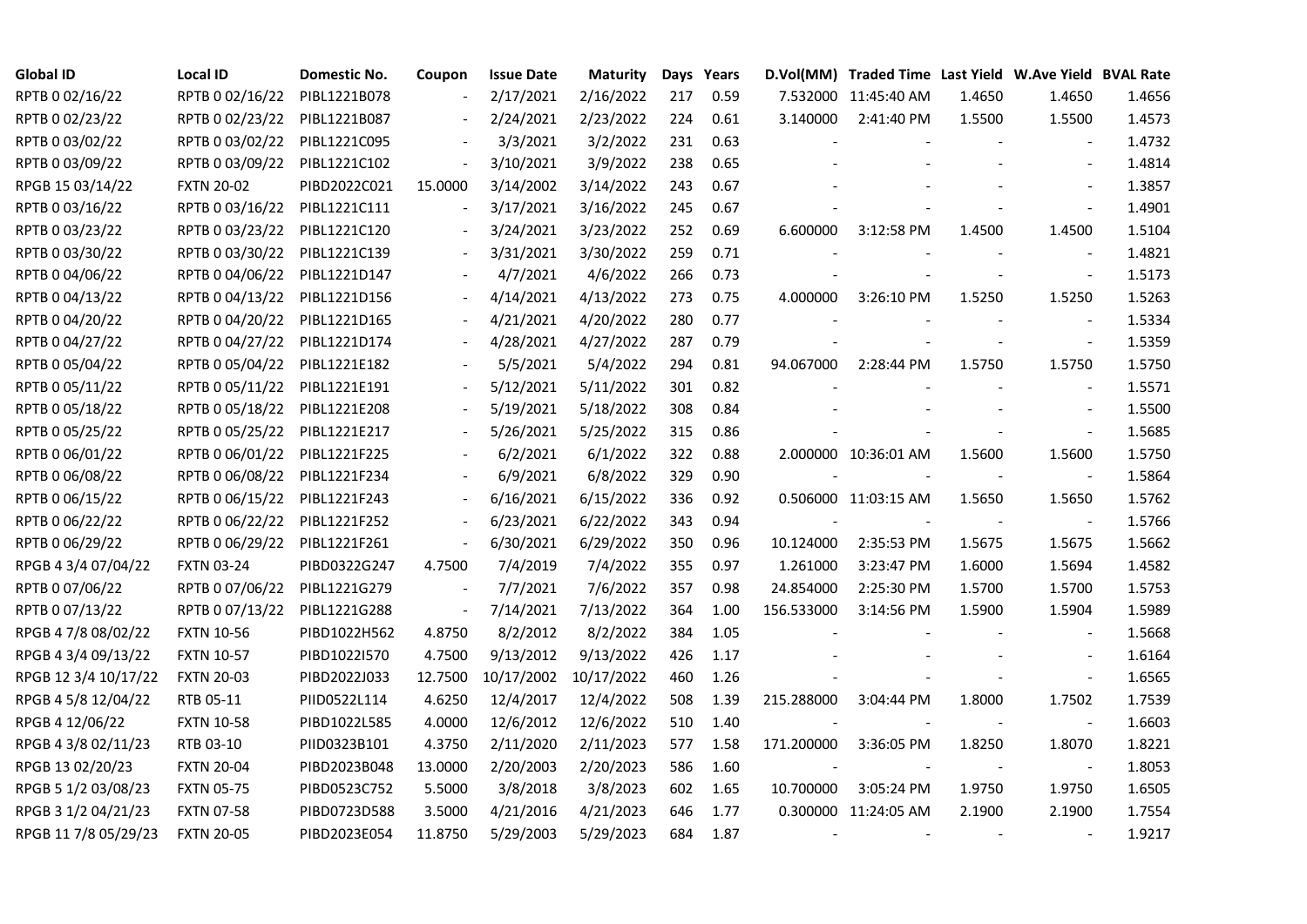| <b>Global ID</b>     | <b>Local ID</b>   | Domestic No. | Coupon  | <b>Issue Date</b> | <b>Maturity</b>  |     | Days Years |                          | D.Vol(MM) Traded Time Last Yield W.Ave Yield BVAL Rate |                |                          |        |
|----------------------|-------------------|--------------|---------|-------------------|------------------|-----|------------|--------------------------|--------------------------------------------------------|----------------|--------------------------|--------|
| RPGB 3 1/4 08/15/23  | RTB 10-04         | PIID1023H046 | 3.2500  | 8/15/2013         | 8/15/2023        | 762 | 2.09       | 216.200000               | 3:44:53 PM                                             | 2.1400         | 2.1178                   | 2.0686 |
| RPGB 2 3/8 09/10/23  | <b>FXTN 03-25</b> | PIBD0323I252 | 2.3750  | 9/10/2020         | 9/10/2023        | 788 | 2.16       |                          | 300.000000 10:27:55 AM                                 | 1.9500         | 1.9500                   | 1.9864 |
| RPGB 11 3/8 10/23/23 | <b>FXTN 20-06</b> | PIBD2023J068 | 11.3750 | 10/23/2003        | 10/23/2023       | 831 | 2.28       |                          |                                                        | $\sim$         | $\overline{\phantom{a}}$ | 2.0155 |
| RPGB 2 3/8 03/09/24  | RTB 03-11         | PIID0324C115 | 2.3750  | 3/9/2021          | 3/9/2024         | 969 | 2.65       | 4280.470000              | 3:41:42 PM                                             | 2.3600         | 2.3632                   | 2.3626 |
| RPGB 6 1/4 03/12/24  | RTB 05-12         | PIID0524C129 | 6.2500  | 3/12/2019         | 3/12/2024        | 972 | 2.66       | 36.900000                | 3:45:57 PM                                             | 2.3750         | 2.3702                   | 2.3919 |
| RPGB 4 1/2 04/20/24  | <b>FXTN 07-59</b> | PIBD0724D595 | 4.5000  | 4/20/2017         | 4/20/2024 1,011  |     | 2.77       |                          | 1.000000 11:33:47 AM                                   | 2.4500         | 2.4500                   | 2.2646 |
| RPGB 12 3/8 06/03/24 | <b>FXTN 20-07</b> | PIBD2024F075 | 12.3750 | 6/3/2004          | 6/3/2024 1,055   |     | 2.89       |                          |                                                        |                | $\blacksquare$           | 2.3080 |
| RPGB 12 7/8 08/05/24 | <b>FXTN 20-08</b> | PIBD2024H086 | 12.8750 | 8/5/2004          | 8/5/2024 1,118   |     | 3.06       |                          |                                                        |                | $\overline{\phantom{a}}$ | 2.3718 |
| RPGB 4 1/8 08/20/24  | <b>FXTN 10-59</b> | PIBD1024H595 | 4.1250  | 8/20/2014         | 8/20/2024 1,133  |     | 3.10       |                          | 8.500000 11:59:33 AM                                   | 2.5000         | 2.5000                   | 2.4013 |
| RPGB 4 1/4 10/17/24  | <b>FXTN 05-76</b> | PIBD0524J762 | 4.2500  | 10/17/2019        | 10/17/2024 1,191 |     | 3.26       | 176.000000               | 3:45:39 PM                                             | 2.3950         | 2.3978                   | 2.4036 |
| RPGB 13 3/4 11/11/24 | <b>FXTN 20-09</b> | PIBD2024K091 | 13.7500 | 11/11/2004        | 11/11/2024 1,216 |     | 3.33       | $\sim$                   |                                                        |                | $\blacksquare$           | 2.4639 |
| RPGB 5 3/4 04/12/25  | <b>FXTN 07-61</b> | PIBD0725D618 | 5.7500  | 4/12/2018         | 4/12/2025 1,368  |     | 3.75       | 4.100000                 | 2:44:20 PM                                             | 2.6500         | 2.6500                   | 2.5815 |
| RPGB 12 1/8 04/14/25 | <b>FXTN 20-10</b> | PIBD2025D103 | 12.1250 | 4/14/2005         | 4/14/2025 1,370  |     | 3.75       | $\overline{\phantom{a}}$ |                                                        |                | $\overline{\phantom{a}}$ | 2.6087 |
| RPGB 2 5/8 08/12/25  | RTB 05-13         | PIID0525H130 | 2.6250  | 8/12/2020         | 8/12/2025 1,490  |     | 4.08       | 1910.745000              | 3:55:03 PM                                             | 2.6350         | 2.6443                   | 2.6433 |
| RPGB 3 5/8 09/09/25  | <b>FXTN 10-60</b> | PIBD10251608 | 3.6250  | 9/9/2015          | 9/9/2025 1,518   |     | 4.16       | 72.578000                | 2:33:45 PM                                             | 2.7000         | 2.7000                   | 2.6755 |
| RPGB 12 1/8 10/20/25 | <b>FXTN 20-11</b> | PIBD2025J116 | 12.1250 | 10/20/2005        | 10/20/2025 1,559 |     | 4.27       |                          |                                                        |                |                          | 2.7799 |
| RPGB 18 1/4 11/29/25 | <b>FXTN 25-01</b> | PIBD2525K015 | 18.2500 | 11/29/2000        | 11/29/2025 1,599 |     | 4.38       |                          |                                                        |                | $\sim$                   | 2.8149 |
| RPGB 10 1/4 01/19/26 | <b>FXTN 20-12</b> | PIBD2026A122 | 10.2500 | 1/19/2006         | 1/19/2026 1,650  |     | 4.52       |                          |                                                        |                | $\overline{\phantom{a}}$ | 2.8595 |
| RPGB 6 1/4 02/14/26  | <b>FXTN 07-62</b> | PIBD0726B627 | 6.2500  | 2/14/2019         | 2/14/2026 1,676  |     | 4.59       |                          | 1.010000 11:58:03 AM                                   | 2.7825         | 2.7832                   | 2.7210 |
| RPGB 3 3/8 04/08/26  | <b>FXTN 05-77</b> | PIBD0526D772 | 3.3750  | 4/8/2021          | 4/8/2026 1,729   |     | 4.73       | 550.200000               | 3:54:18 PM                                             | 2.8800         | 2.8875                   | 2.9299 |
| RPGB 3 1/2 09/20/26  | RTB 10-05         | PIID1026I057 | 3.5000  | 9/20/2016         | 9/20/2026 1,894  |     | 5.19       | 88.900000                | 3:49:51 PM                                             | 3.3250         | 3.3085                   | 3.2949 |
| RPGB 6 1/4 10/20/26  | RTB 15-01         | PIID1526J019 | 6.2500  | 10/20/2011        | 10/20/2026 1,924 |     | 5.27       | 1.000000                 | 3:50:09 PM                                             | 3.4000         | 3.4000                   | 3.1378 |
| RPGB 8 12/07/26      | <b>FXTN 20-13</b> | PIBD2026L139 | 8.0000  | 12/7/2006         | 12/7/2026 1,972  |     | 5.40       |                          |                                                        |                |                          | 3.1296 |
| RPGB 5 3/8 03/01/27  | RTB 15-02         | PIID1527C023 | 5.3750  | 3/1/2012          | 3/1/2027 2,056   |     | 5.63       | 0.380000                 | 2:15:46 PM                                             | 3.5250         | 3.5250                   | 3.1911 |
| RPGB 4 3/4 05/04/27  | <b>FXTN 10-61</b> | PIBD1027E617 | 4.7500  | 5/4/2017          | 5/4/2027 2,120   |     | 5.80       | 636.220000               | 3:56:21 PM                                             | 3.2550         | 3.2634                   | 3.2572 |
| RPGB 8 5/8 09/06/27  | <b>FXTN 20-14</b> | PIBD2027I140 | 8.6250  | 9/6/2007          | 9/6/2027 2,245   |     | 6.15       | 1.400000                 | 2:57:04 PM                                             | 3.5500         | 3.5500                   | 3.3286 |
| RPGB 6 1/4 03/22/28  | <b>FXTN 10-63</b> | PIBD1028C635 | 6.2500  | 3/22/2018         | 3/22/2028 2,443  |     | 6.69       | 1010.000000 10:34:55 AM  |                                                        | 3.5100         | 3.5278                   | 3.5271 |
| RPGB 3 5/8 04/22/28  | <b>FXTN 07-64</b> | PIBD0728D649 | 3.6250  | 4/22/2021         | 4/22/2028 2,474  |     | 6.77       | 643.310000               | 3:42:12 PM                                             | 3.6900         | 3.6756                   | 3.6713 |
| RPGB 9 1/2 12/04/28  | <b>FXTN 20-15</b> | PIBD2028L151 | 9.5000  | 12/4/2008         | 12/4/2028 2,700  |     | 7.39       |                          |                                                        |                | $\overline{\phantom{a}}$ | 3.5846 |
| RPGB 67/8 01/10/29   | <b>FXTN 10-64</b> | PIBD1029A644 | 6.8750  | 1/10/2019         | 1/10/2029 2,737  |     | 7.49       | 4.700000                 | 2:10:07 PM                                             | 3.7800         | 3.7885                   | 3.6461 |
| RPGB 8 3/4 05/27/30  | <b>FXTN 20-16</b> | PIBD2030E166 | 8.7500  | 5/27/2010         | 5/27/2030 3,239  |     | 8.87       |                          |                                                        |                | $\overline{\phantom{a}}$ | 3.7933 |
| RPGB 2 7/8 07/09/30  | <b>FXTN 10-65</b> | PIBD1030G655 | 2.8750  | 7/9/2020          | 7/9/2030 3,282   |     | 8.99       | 189.700000               | 3:37:53 PM                                             | 3.7000         | 3.7549                   | 3.7148 |
| RPGB 12 1/2 07/28/30 | <b>FXTN 25-02</b> | PIBD2530G029 | 12.5000 | 7/28/2005         | 7/28/2030 3,301  |     | 9.04       |                          |                                                        |                | $\blacksquare$           | 3.8137 |
| RPGB 11 1/4 01/26/31 | <b>FXTN 25-03</b> | PIBD2531A032 | 11.2500 | 1/26/2006         | 1/26/2031 3,483  |     | 9.54       | $\blacksquare$           |                                                        | $\blacksquare$ | $\sim$                   | 3.8671 |